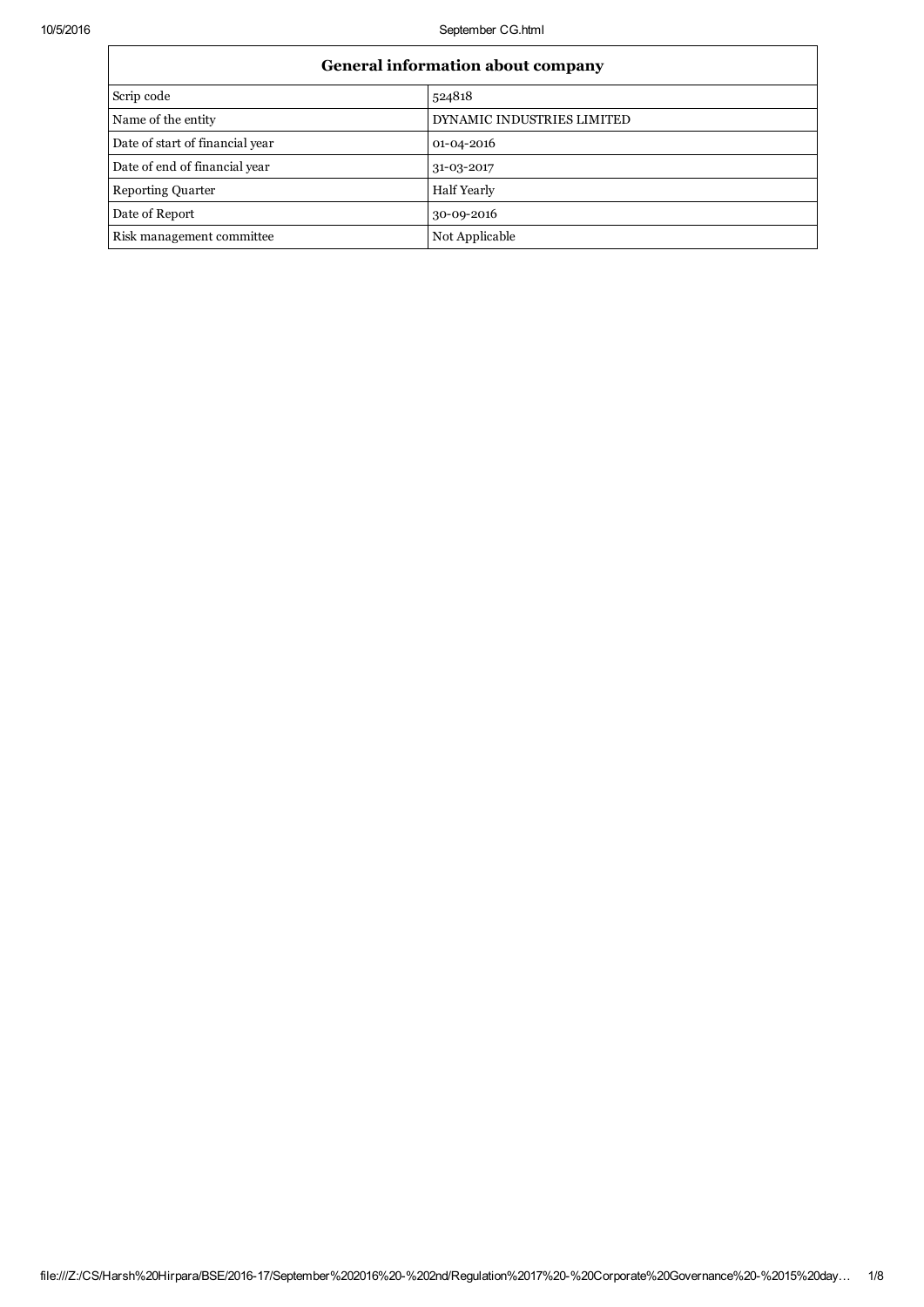|                | <b>Annexure 1</b>                                                |                                                         |                                                                |  |  |
|----------------|------------------------------------------------------------------|---------------------------------------------------------|----------------------------------------------------------------|--|--|
|                | <b>Annexure 1</b>                                                |                                                         |                                                                |  |  |
|                | <b>III. Meeting of Board of Directors</b>                        |                                                         |                                                                |  |  |
|                | Disclosure of notes on meeting of board of directors explanatory |                                                         |                                                                |  |  |
| Sr             | $Date(s)$ of meeting (if any) in the<br>previous quarter         | $Date(s)$ of meeting (if any) in the<br>current quarter | Maximum gap between any two consecutive<br>(in number of days) |  |  |
| $\mathbf{1}$   | 15-06-2016                                                       |                                                         |                                                                |  |  |
| $\overline{2}$ |                                                                  | $11 - 08 - 2016$                                        | 56                                                             |  |  |
| 3              |                                                                  | 19-09-2016                                              | 38                                                             |  |  |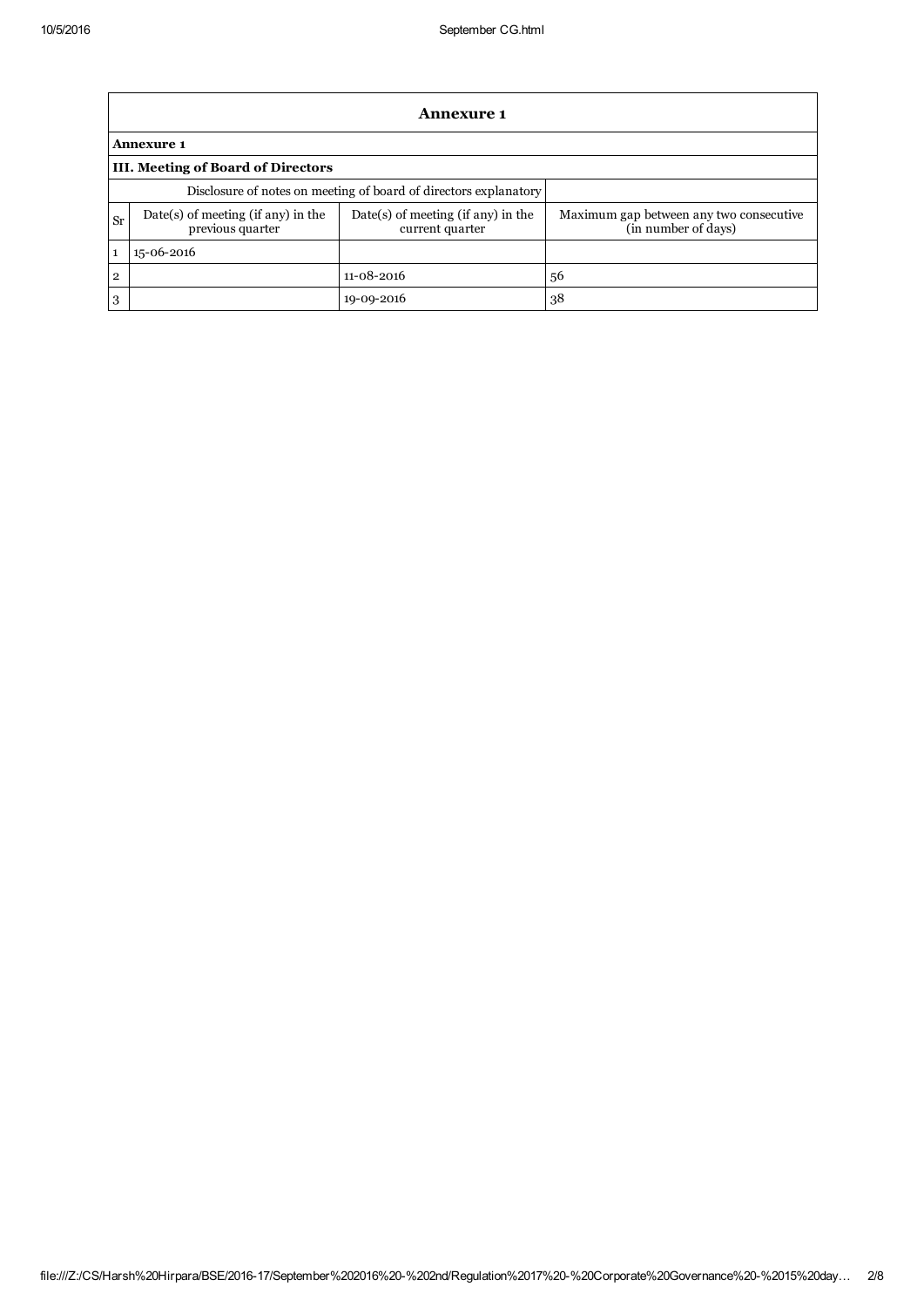|           | <b>Annexure 1</b>                                        |                                                                        |                                                            |                                           |                                                                        |                                                                               |                               |
|-----------|----------------------------------------------------------|------------------------------------------------------------------------|------------------------------------------------------------|-------------------------------------------|------------------------------------------------------------------------|-------------------------------------------------------------------------------|-------------------------------|
|           |                                                          | <b>IV. Meeting of Committees</b>                                       |                                                            |                                           |                                                                        |                                                                               |                               |
|           | Disclosure of notes on meeting of committees explanatory |                                                                        |                                                            |                                           |                                                                        |                                                                               |                               |
| <b>Sr</b> | Name of<br>Committee                                     | $Date(s)$ of meeting<br>of the committee<br>in the relevant<br>quarter | Whether<br>requirement of<br><b>Ouorum</b> met<br>(Yes/No) | Requirement<br>of Quorum<br>met (details) | $Date(s)$ of meeting<br>of the committee in<br>the previous<br>quarter | Maximum gap between<br>any two consecutive<br>meetings (in number of<br>days) | Name of<br>other<br>committee |
|           | Audit<br>Committee                                       | $11 - 08 - 2016$                                                       | Yes                                                        | $1/3$ or 2<br>whichever is<br>higher      | $30 - 05 - 2016$                                                       | 72                                                                            |                               |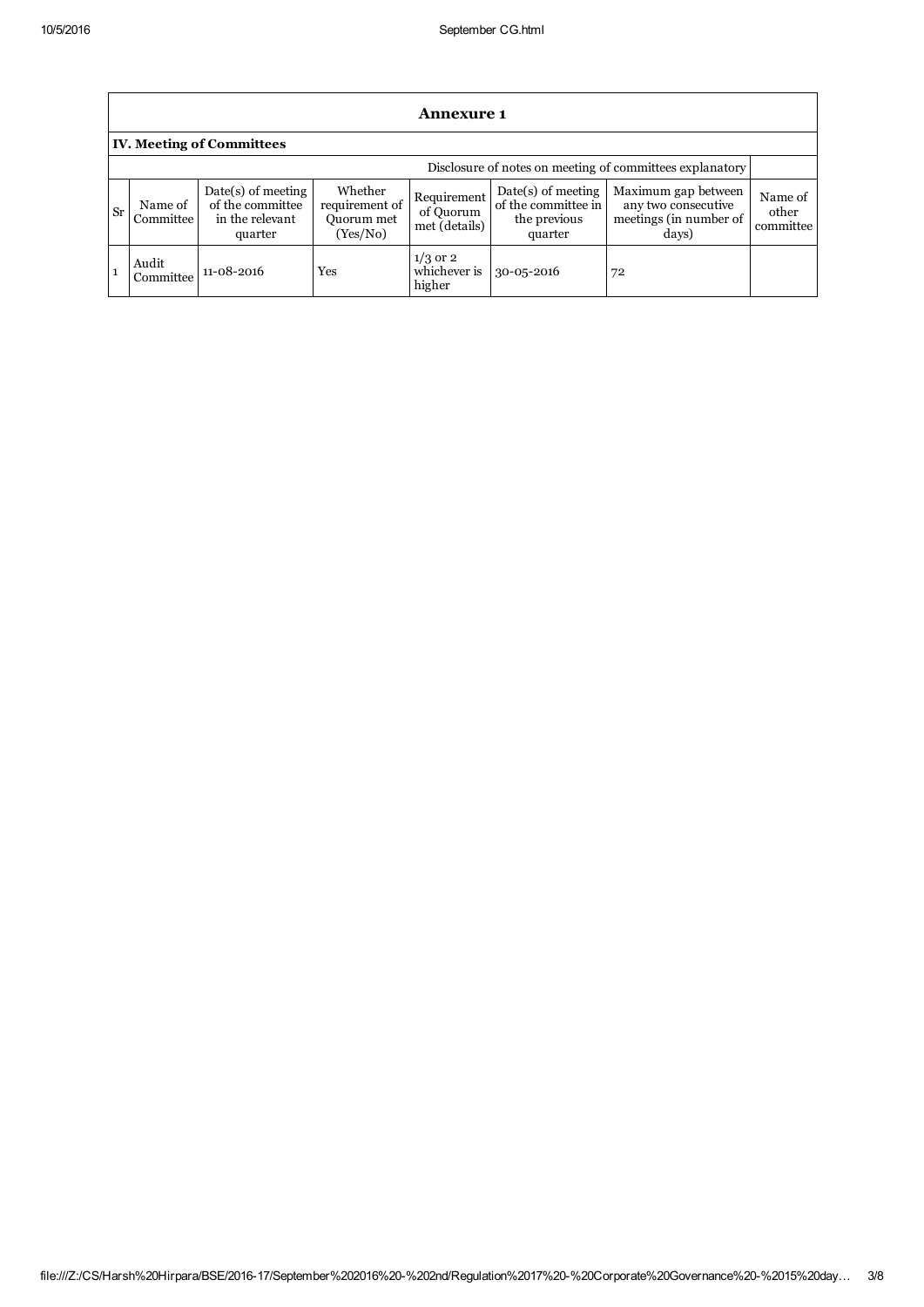|                | <b>Annexure 1</b>                                                                                         |                                  |                                                                    |  |
|----------------|-----------------------------------------------------------------------------------------------------------|----------------------------------|--------------------------------------------------------------------|--|
|                | <b>V. Related Party Transactions</b>                                                                      |                                  |                                                                    |  |
| Sr l           | Subject                                                                                                   | Compliance status<br>(Yes/No/NA) | If status is "No" details of non-<br>compliance may be given here. |  |
| $\mathbf{1}$   | Whether prior approval of audit committee obtained                                                        | Yes                              |                                                                    |  |
| $\overline{2}$ | Whether shareholder approval obtained for material RPT                                                    | NA                               |                                                                    |  |
| 3              | Whether details of RPT entered into pursuant to omnibus<br>approval have been reviewed by Audit Committee | Yes                              |                                                                    |  |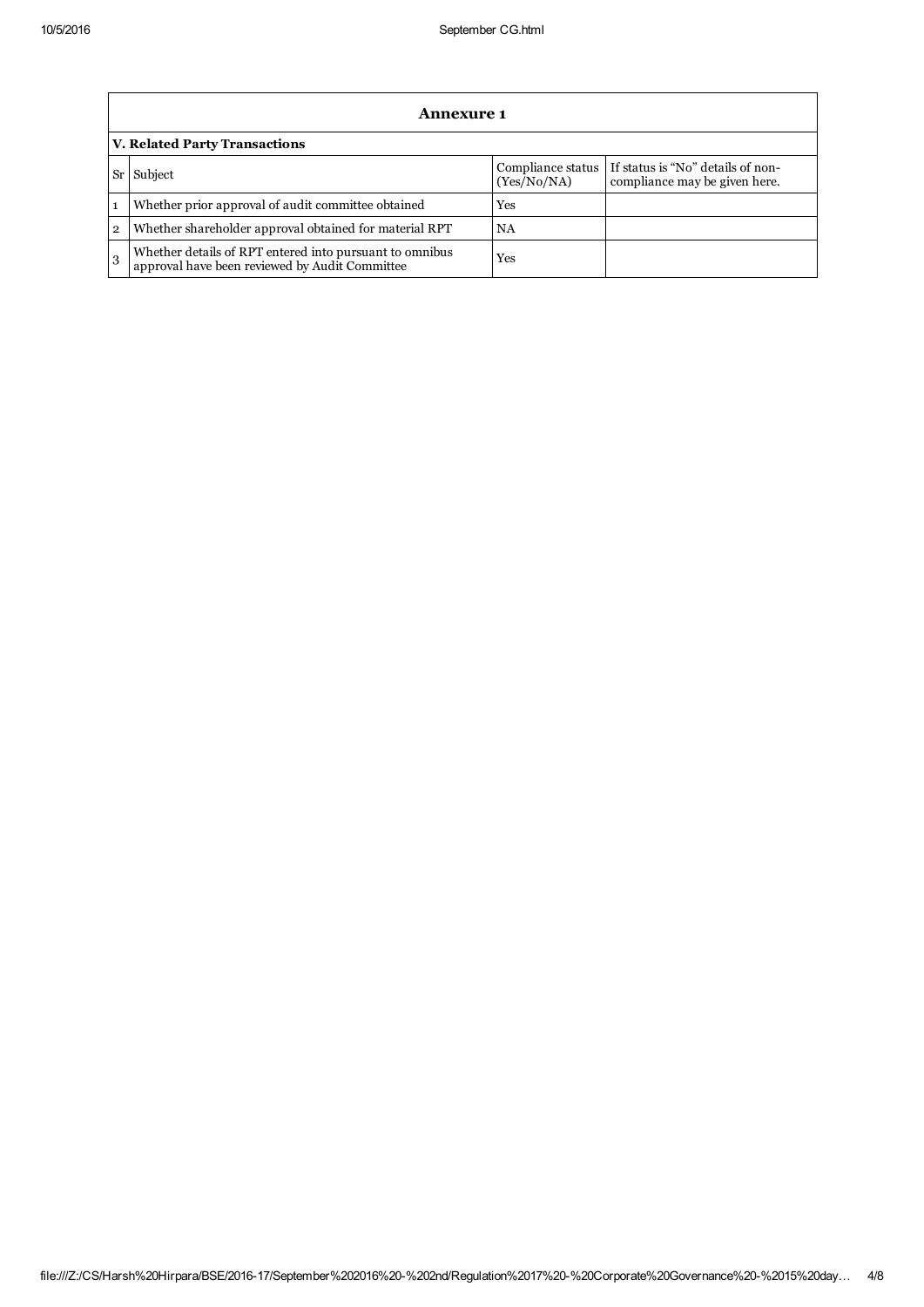|                | <b>Annexure 1</b>                                                                                                                                                                                               |                                  |  |  |
|----------------|-----------------------------------------------------------------------------------------------------------------------------------------------------------------------------------------------------------------|----------------------------------|--|--|
|                | <b>VI. Affirmations</b>                                                                                                                                                                                         |                                  |  |  |
| $S_{r}$        | Subject                                                                                                                                                                                                         | Compliance<br>status<br>(Yes/No) |  |  |
| $\mathbf{1}$   | The composition of Board of Directors is in terms of SEBI (Listing obligations and disclosure requirements)<br>Regulations, 2015                                                                                | Yes                              |  |  |
| $\overline{2}$ | The composition of the following committees is in terms of SEBI(Listing obligations and disclosure<br>requirements) Regulations, 2015 a. Audit Committee                                                        | Yes                              |  |  |
| 3              | The composition of the following committees is in terms of SEBI(Listing obligations and disclosure<br>requirements) Regulations, 2015. b. Nomination & remuneration committee                                   | Yes                              |  |  |
| $\overline{4}$ | The composition of the following committees is in terms of SEBI(Listing obligations and disclosure<br>requirements) Regulations, 2015. c. Stakeholders relationship committee                                   | <b>Yes</b>                       |  |  |
| 5              | The composition of the following committees is in terms of SEBI(Listing obligations and disclosure<br>requirements) Regulations, 2015. d. Risk management committee (applicable to the top 100 listed entities) | NA                               |  |  |
| 6              | The committee members have been made aware of their powers, role and responsibilities as specified in<br>SEBI (Listing obligations and disclosure requirements) Regulations, 2015.                              | Yes                              |  |  |
| 7              | The meetings of the board of directors and the above committees have been conducted in the manner as<br>specified in SEBI (Listing obligations and disclosure requirements) Regulations, 2015.                  | Yes                              |  |  |
| 8              | This report and/or the report submitted in the previous quarter has been placed before Board of Directors.                                                                                                      | Yes                              |  |  |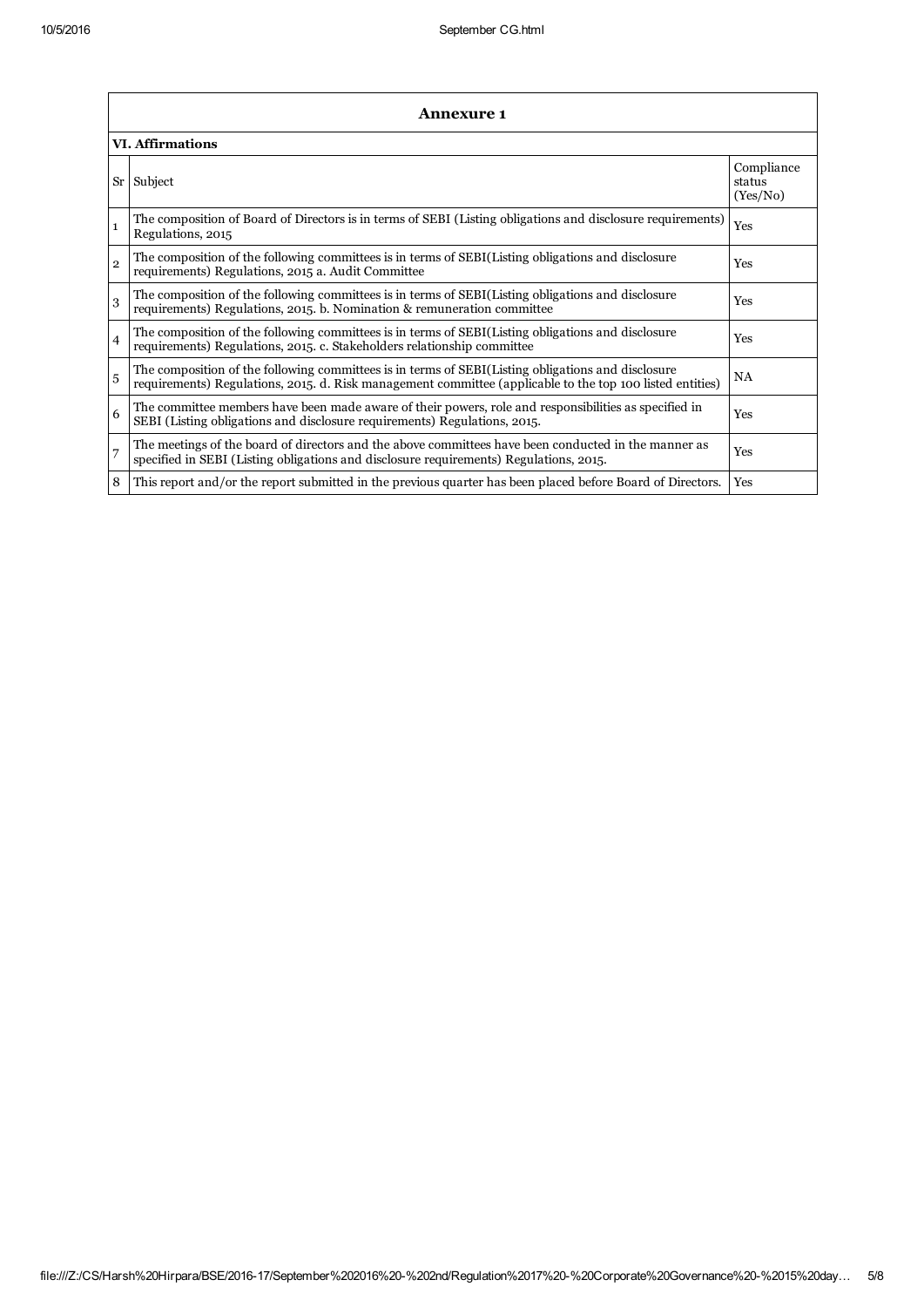|                | <b>Annexure III</b>                                                                                                                                                                        |                                                               |                                     |                                                                                                                                                                                                                                                                                                 |  |  |
|----------------|--------------------------------------------------------------------------------------------------------------------------------------------------------------------------------------------|---------------------------------------------------------------|-------------------------------------|-------------------------------------------------------------------------------------------------------------------------------------------------------------------------------------------------------------------------------------------------------------------------------------------------|--|--|
|                | Annexure III to be submitted by listed entity at the end of 6 months after end of financial year along-with<br>second quarter report of next financial year                                |                                                               |                                     |                                                                                                                                                                                                                                                                                                 |  |  |
|                | <b>I.</b> Affirmations                                                                                                                                                                     |                                                               |                                     |                                                                                                                                                                                                                                                                                                 |  |  |
|                | Sr Broad heading                                                                                                                                                                           | Regulation<br>Number                                          | Compliance<br>status<br>(Yes/No/NA) | If status is "No" details of non-compliance may be<br>given here.                                                                                                                                                                                                                               |  |  |
| $\mathbf{1}$   | Copy of the annual report including<br>balance sheet, profit and loss account,<br>directors report, corporate governance<br>report, business responsibility report<br>displayed on website | 46(2)                                                         | <b>Yes</b>                          |                                                                                                                                                                                                                                                                                                 |  |  |
| $\mathfrak{p}$ | Presence of Chairperson of Audit<br>Committee at the Annual General<br>Meeting                                                                                                             | 18(1)(d)                                                      | No                                  | Since the chairperson of Audit Committee, Mr.<br>Pravinchandra Master was absent as he was out of<br>India due to his personal reason. Mr. Jatin Surti<br>Member of Audit Committee acted as chairperson at<br>the Annual General Meeting                                                       |  |  |
| 3              | Presence of Chairperson of the<br>nomination and remuneration<br>committee at the annual general<br>meeting                                                                                | 19(3)                                                         | No                                  | Since the chairperson of Nomination and<br>Remuneration Committee, Mr. Pravinchandra Master<br>was absent as he was out of India due to his personal<br>reason. Mr. Jatin Surti Member of Nomination and<br>Remuneration Committee acted as chairperson at the<br><b>Annual General Meeting</b> |  |  |
| $\overline{4}$ | Whether "Corporate Governance<br>Report" disclosed in Annual Report                                                                                                                        | $34(3)$ read<br>with para<br>C <sub>of</sub><br>Schedule<br>V | Yes                                 |                                                                                                                                                                                                                                                                                                 |  |  |
|                | Any other information to be provided                                                                                                                                                       |                                                               |                                     |                                                                                                                                                                                                                                                                                                 |  |  |